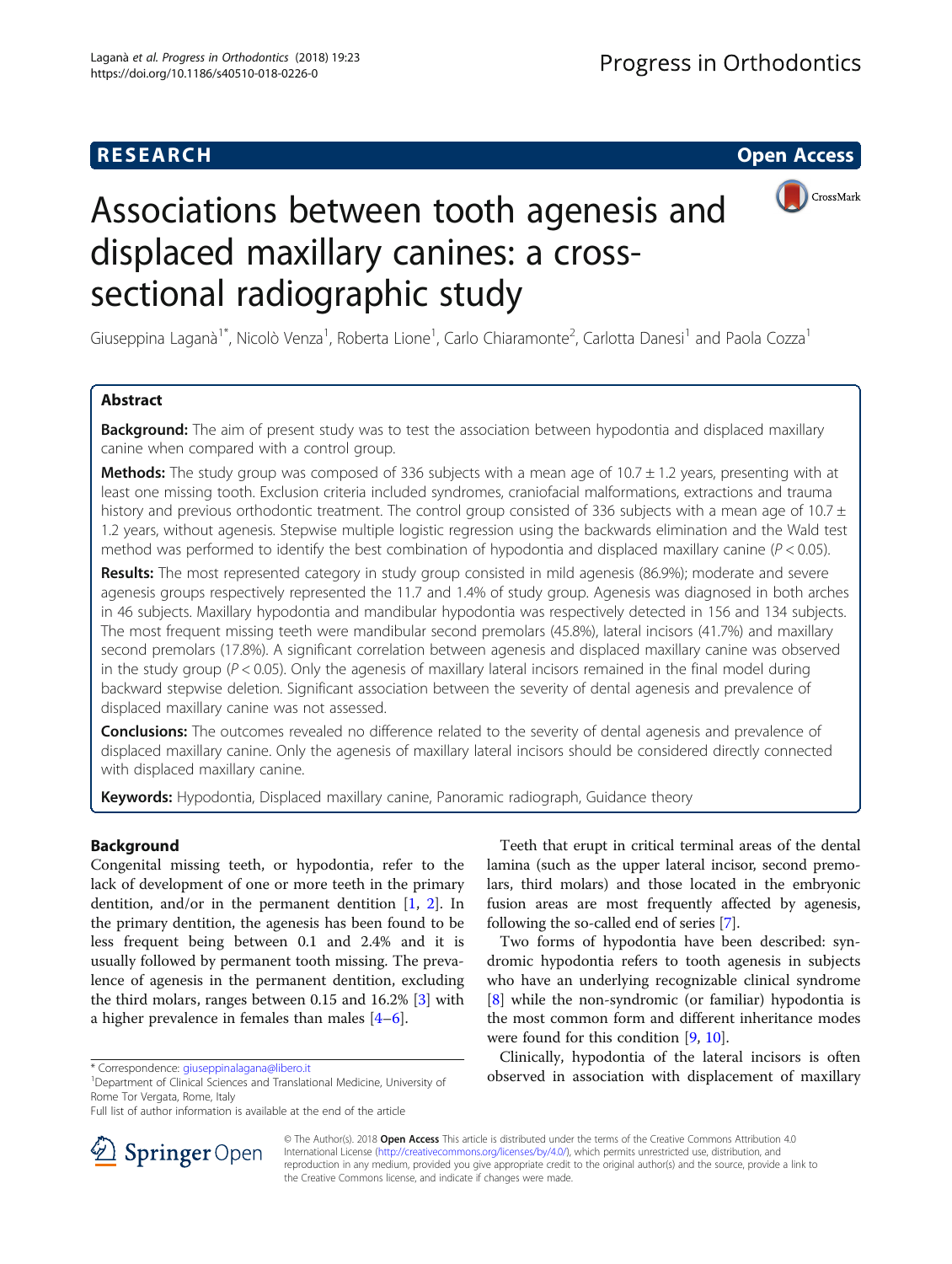canines (DMC), a condition in which a maxillary canine does not follow its normal eruption path. The prevalence of maxillary canine impaction reaches 1 to 5%  $[11-13]$  $[11-13]$  $[11-13]$  $[11-13]$  $[11-13]$ . Recently, several studies aimed at identifying specific and nonspecific etiological factors or causative genes that can explain the underlying mechanisms involved in the impaction and eruption of maxillary canines [\[14](#page-5-0)]. Two hypotheses related to the etiology of DMC have been proposed. The first one suggests that when the lateral incisor is absent or abnormal, the canine will not find the guidance that would enable it to descend along its normal eruption path [[15](#page-5-0)]. A 3-dimensional study, conducted by Kim [[16](#page-5-0)] on 89 CT images of subjects with DMC, indicated that the root and the crown of the maxillary lateral incisor play a key role in the eruption of the maxillary canine. The second hypothesis states that abnormal maxillary canine eruption is genetically determined. Svinhufvud and coworkers in 1988, in a family study of 406 children that received orthodontic treatment, suggest a common genetic origin for DMC and hypodontia [\[17](#page-5-0)]. According to this theory, Peck in 2009 included hypodontia and DMC in the Dental Anomaly Pattern which comprises tooth agenesis, microform teeth, delayed tooth development, palatal displaced maxillary canines, infraocclusion of deciduous molars, and mandibular second premolar distal angulation [\[18](#page-5-0)]. The correlations between PDC and dentoskeletal characteristics in the sagittal plane (molar relationships and sagittal maxillomandibular discrepancy) have been studied in the past [[19](#page-5-0), [20](#page-5-0)]. The literature does not provide information regarding the skeletal relationships in association with PDC but an increased prevalence of III class craniofacial patterns and an occlusal deep bite characteristic has been described in PDC subjects [[21,](#page-5-0) [22](#page-5-0)].

However, no consensus has been reached as regards the genetic association of dental anomalies, and the genes responsible for DMC have not yet been reached. For this reasons, the DMC's etiology is still a controversial topic. Pirinen et al. [\[23\]](#page-5-0) analyzed the pattern of hypodontia on 106 subjects who had had surgical and orthodontic treatment for DMC. Incisor-premolar hypodontia and peg-shaped incisors were found to be strongly associated with DMC [\[23\]](#page-5-0). Jang et al. [[24](#page-5-0)], in a radiographic study conducted on 187 patients with DMC, observed a significant association between DMC and maxillary second premolar and lateral incisor agenesis. Considering this background, epidemiological and cross-sectional studies on a large sample might reveal more information about the phenomena. The aims of the present study were to (1) investigate prevalence, characteristics, sex distribution, and significant associations with DMC in a group of growing subjects affected by tooth agenesis; (2) analyze whether the severity (mild, moderate, or severe) of the tooth agenesis has an effect on dental development and presence of DMC; and (3) evaluate whether hypodontia can be a factor involved in maxillary canine impaction when isolated in the maxilla or in the mandible.

The null hypotheses for this study were that (1) there is no significant difference about occurrence of canine displacement in subjects with dental agenesis compared with a control group and (2) hypodontia does not have a role in maxillary canine impaction.

## **Methods**

An initial sample of digital panoramic radiographs (DPR) of 4706 Caucasian subjects aged between 9 and 12 years, with no genetic syndromes or craniofacial malformations (e.g., cleft lip/palate) and no history of extraction, trauma, or previous orthodontic treatment drawn from the files of the Department of Orthodontics of the University of Rome "Tor Vergata", was examined. All DPRs were collected from January 2006 to July 2015 and presented with a good quality to allow the assessment of crown and root development. The study project was approved by the Ethic Committee at the University of Rome "Tor Vergata", and written consent was obtained from all subjects' parents.

From the initial sample of 4706 DPRs, 325 DPRs of subjects (161 females, 164 males) with a mean age of 11.3 ± 1.2 years were selected; the inclusion criteria considered for the study group (SG) were at least one missing tooth (excluding the third molars) and root development of maxillary canines nearly completed (9: root almost completed, 10: root completed) [[25](#page-5-0)]. The diagnosis of tooth agenesis was based on when no sign of crown calcification and no evidence of loss attributable to orthodontic treatment, caries, periodontal disease, or trauma were found [[26\]](#page-5-0).

The SG was divided into three subgroups according to agenesis severity: mild agenesis with 1–2 absent teeth, moderate agenesis with 3–5 absent teeth, and severe agenesis or oligodontia with 6 or more absent teeth [\[27](#page-5-0)]. The control group (CG) consisted of 325 (1:1 ratio) subjects, selected from the same initial sample of 4706 DPRs. The CG matched the SG as to gender and stage of the dentition.

After the selection of both SG and CG, using the method described by Ericson and Kurol [[28](#page-5-0)] on the panoramic radiograph to assess DMC, the following linear and angular measurements were measured for each subject of the study and control groups:

- Alpha angle defined as the angle formed by the long axis of the canine and the midline;
- $\bullet$  d distance defined as the distance in millimeters from the canine cusp tip to the occlusal plane;
- Sector: mesiodistal crown position in sector  $1-5$ .

As previously described by Naoumova and Kjellberg [[29\]](#page-5-0), DMC was assessed in both groups only when all the conditions for severe DMC were present: an alpha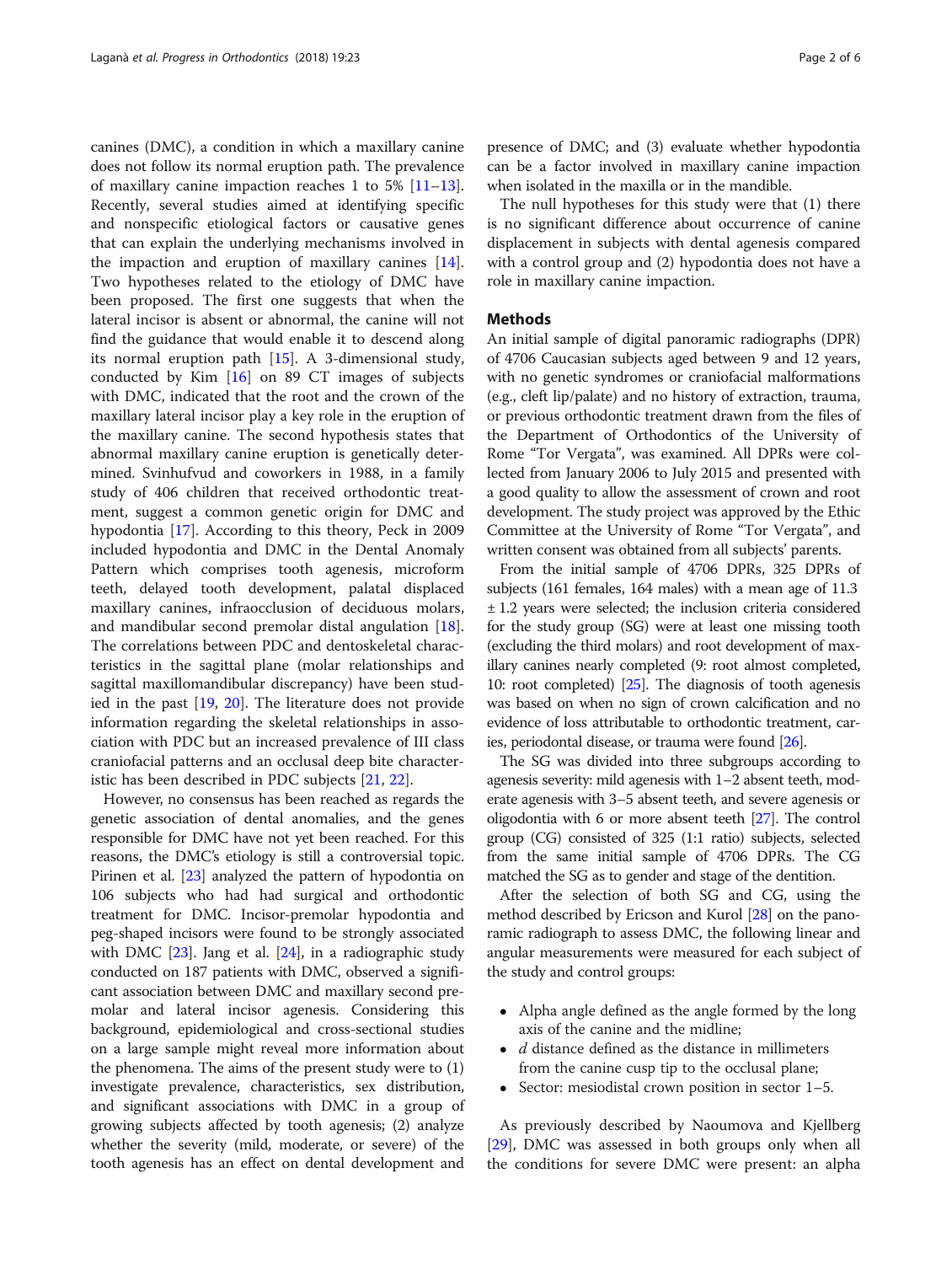angle  $\geq 30^{\circ}$ , *d* distance  $\geq 15$  mm, canine tip cusp in sector 4 or 5.

All images were evaluated independently by two different operators (N.V. and G.L.) on a computer monitor in a quiet room with subdued ambient lighting. If there was disagreement between the investigators, consensus was reached after discussion.

## Statistical analysis

The data were analyzed by using SPSS software package (Statistical Package for Social Sciences, version 16.0, SPSS Inc., Chicago, USA). Descriptive statistics were used to describe both sample groups (SG and CG) in terms of age, sex, and prevalence rate of missing teeth.

The associations between gender distribution, location in the arch, severity of agenesis, and DMC were analyzed by chi-square test. DPRs in the SG and CG were compared for the prevalence rate of DMC using odds ratio. Stepwise multiple logistic regression using the backwards elimination and the Wald (W) test method was performed to identify the best combination of DMC and dental agenesis. Backward logistic regression is desirable when multiple parameters that are correlated are combined. In backward stepwise logistic regression, all the independent variables are initially entered into the regression equation. The impact of the removal of the single independent variable that reduces the variables by the smallest amount is ascertained. If the decrease is not statistically significant, that variable is permanently eliminated. The process is continued until all remaining variables are significant. This process minimizes the interaction between independent variables and therefore identifies the best combination of variables for predicting the dependent factor or outcome. The level of  $P < 0.05$  was considered statistically significant.

## Results

The SG aged between 10.7 and 11.8 years has a mean age of 11.3 years and SD of 1.2 years. The sample sizes and gender distribution are presented in Table 1. The male/female ratio of dental agenesis in both groups was about 1:1. In the SG, the largest category was mild agenesis with 284 subjects (87.4%); moderate and severe agenesis were observed in 36 subjects (11.0%) and in 5 subjects (1.5%), respectively. Significant association between the number of missing teeth and prevalence of DMC was not assessed.

The most frequent missing teeth were mandibular second premolars ( $n = 148$ ; 45.5%), maxillary lateral incisors  $(n = 134; 41.2\%)$ , and maxillary second premolars  $(n = 134; 41.2\%)$ 60; 18.4%) (Table [3\)](#page-3-0). The overall prevalence of DMC was higher in the SG than in CG, respectively,  $13.5\%$  ( $n = 44$ ) and 5.2% ( $n = 17$ ) with an odds ratio value of 1139 and P value of 0.0004 (Table [2\)](#page-3-0).

Agenesis diagnosed in the two arches registered for 13.8% ( $n = 45$ ). Maxillary hypodontia was observed in 151 subjects and mandibular hypodontia was detected in 129 subjects. The prevalence of DMC in the maxillary hypodontia group (14.8%) was higher than that in the mandibular hypodontia group (9.6%), with a chi-square value of 1.679 and P value of 0.192.

After the stepwise selection process, during which 11 different models were assessed, only one variable was left in the final model (Mx.I2 agenesis) as shown in Table [3,](#page-3-0) which lists the regression coefficients, standard error, Wald index, degree of freedom, statistical significance, odds ratio, and confidence interval of variable in the final model. Agenesis of maxillary first premolars (Mx.P1), maxillary second premolars (Mx.P2), maxillary second molars (Mx.M2), mandibular first incisors (Mn.I1), mandibular second incisors (Mn.I2), mandibular first premolars (Mn.P1), mandibular second premolars (Mn.P2), and mandibular second molars (MnM2) was dropped from the model during backward stepwise deletion.

Analysis showed DMC is significantly associated with the agenesis of maxillary lateral incisors, whereas the mandibular second premolar or other types of agenesis did not show any significant association (Table [3](#page-3-0)).

Table 1 Descriptive analysis of the sample

|                  | <b>Table I</b> Descriptive analysis of the sample |             |                    |             |            |          |
|------------------|---------------------------------------------------|-------------|--------------------|-------------|------------|----------|
|                  | $N^{\circ}$                                       | Age (years) | SD (years)         | Mild H      | Moderate H | Severe H |
| Study group (SG) |                                                   |             |                    |             |            |          |
| M                | 164                                               | 11.0        | ± 1.2              | 145         | 20         | 2        |
| F                | 161                                               | 11.6        | ± 1.3              | 139         | 16         | 3        |
| <b>TOT</b>       | 325                                               | 11.3        | ± 1.2              | 284 (87.4%) | 36 (11.0%) | 5(1.5%)  |
|                  |                                                   |             | Control group (CG) |             |            |          |
| M                | 164                                               | 11.2        | ± 1.2              |             |            |          |
| F                | 161                                               | 11.4        | ± 1.3              |             |            |          |
| TOT              | 325                                               | 11.3        | ± 1.2              |             |            |          |
|                  |                                                   |             |                    |             |            |          |

M male, F female, SD standard deviation, H hypodontia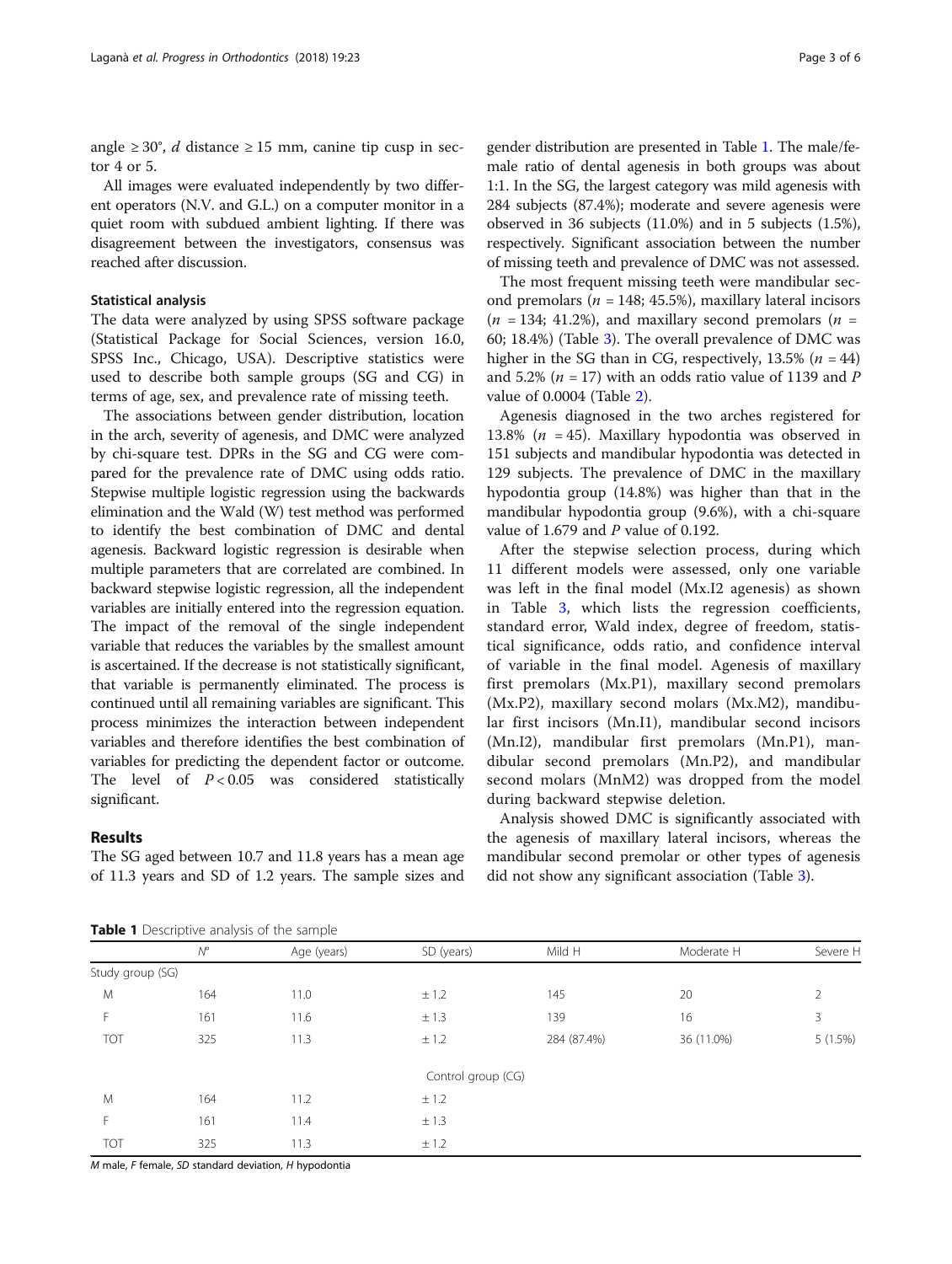<span id="page-3-0"></span>Table 2 Distribution of displacement of maxillary canine in subjects with tooth agenesis compared with control group

|            | Study group | Control group | Z Gauss | P value             | Standard deviation | Odds ratio | ዝ 95%        |
|------------|-------------|---------------|---------|---------------------|--------------------|------------|--------------|
| <b>DMC</b> | 3.5%        | 5.2%          | 3.158   | 0.0004 <sup>d</sup> | 0.287              | .139       | $.43 - 4.15$ |
| $-1$       |             |               |         |                     |                    |            |              |

DMC displacement of maxillary canines

 $a$ Sig < 0.05, stepwise multivariate logistic regression

# Discussion

The present retrospective epidemiological study focused on the possible associations between tooth agenesis and DMC in a large sample of Caucasian subjects, when compared with a CG of subjects without agenesis (Additional files [1](#page-4-0) and [2\)](#page-4-0).

The chronological age in this type of investigations is a crucial factor as it directly affects the detection of DMC [[30](#page-5-0)]. Previous studies observed that when the lateral incisor is not yet fully developed, panoramic radiographs more commonly show overlapping of the canine and lateral incisor. Thus, when lateral incisor root development is almost complete and overlapping of canine with lateral incisor is observed, a greater mesial inclination of the canine is present [\[31\]](#page-5-0). Moreover, hypodontia and DMC are often associated with delayed dental development [\[27,](#page-5-0) [32\]](#page-5-0). For these reasons, in order to minimize false-positive results, it was decided to use root development of maxillary canines nearly completed according to the root development stage method described by Nolla, as inclusion criteria for both SG and CG. To our knowledge, no previous studies analyzed the correlation between tooth agenesis and DMC in a so large group of 325 growing subjects with at least one missing tooth, selected by means of DPR, and compared with a CG derived from the same initial sample.

Garib et al. [[33\]](#page-5-0) examined a sample of 126 patients with agenesis to reveal the pattern of associations among DMC and other dental anomalies. Al-Abdallah [[34\]](#page-5-0) used a sample of 106 subjects with maxillary hypodontia and 70 with mandibular hypodontia to evaluate the association between DMC and other dental anomalies in an orthodontic population.

The current study found that mild hypodontia was the most common form (87.4%) followed by moderate hypodontia (11.0%), and finally followed by severe hypodontia (1.5%). Mandibular second premolars (45.5%), maxillary lateral incisors (41.2%), and maxillary second premolars (18.4%) resulted as the most frequently missing teeth.

These findings are in agreement with a recent systematic review conducted by Khalaf and co-workers [\[4](#page-5-0)] that registered similar prevalence for mild, moderate, and severe hypodontia and a similar distribution for most affected teeth analyzing a total of 93 studies carried out between 1936 and 2012.

Several studies reported a prevalence of DMC between 3 and 5%; according to this, the prevalence of DMC in the CG of our study was 5.2%. Moreover, an increasing of DMC in SG (13.5%, P value < 0.05) was observed. A general consensus has been reached in finding that there exists a significant correlation between tooth agenesis and DMC. Sacerdoti and Baccetti [\[12\]](#page-5-0) reported an increased prevalence of DMC in a sample of subjects with maxillary lateral incisor agenesis, compared with a control group.

**Table 3** Distribution of missing teeth and statistical association with displacement of maxillary canine

|                                                        | P(96) | $\beta$ | <b>SE</b> | W      | DF | S                  | OR    | CI 95%       |
|--------------------------------------------------------|-------|---------|-----------|--------|----|--------------------|-------|--------------|
| Variable in the final model                            |       |         |           |        |    |                    |       |              |
| Mx.I2 agenesis                                         | 41.2  | 2.174   | 0.307     | 28.899 |    | 0.000 <sup>a</sup> | 9.243 | 4.070-20.301 |
| Variables removed during<br>backward stepwise deletion |       |         |           |        |    |                    |       |              |
| Mx.P1 agenesis                                         | 13.8  |         |           |        |    |                    |       |              |
| Mx.P2 agenesis                                         | 18.4  |         |           |        |    |                    |       |              |
| Mx.M2 agenesis                                         | 2.4   |         |           |        |    |                    |       |              |
| Mn.I1 agenesis                                         | 1.5   |         |           |        |    |                    |       |              |
| Mn.I2 agenesis                                         | 2.4   |         |           |        |    |                    |       |              |
| Mn.P1 agenesis                                         | 2.4   |         |           |        |    |                    |       |              |
| Mn.P2 agenesis                                         | 45.5  |         |           |        |    |                    |       |              |
| Mn.M2 agenesis                                         | 5.2   |         |           |        |    |                    |       |              |

P prevalence, β regression coefficients, SE standard error, W Wald index, DF degree of freedom, S statistical significance, OR odds ratio, CI confidence interval, Mx.I2 maxillary second incisors, Mx.P1 maxillary first premolars, Mx.P2 maxillary second premolars, Mx.M2 maxillary second molars, Mn.I1 mandibular first incisors, Mn.I2 mandibular second incisors, Mn.P1 mandibular first premolars, Mn.P2 mandibular second premolars, Mn.M2 mandibular second molars <sup>a</sup>Sig < 0.05, stepwise multivariate logistic regression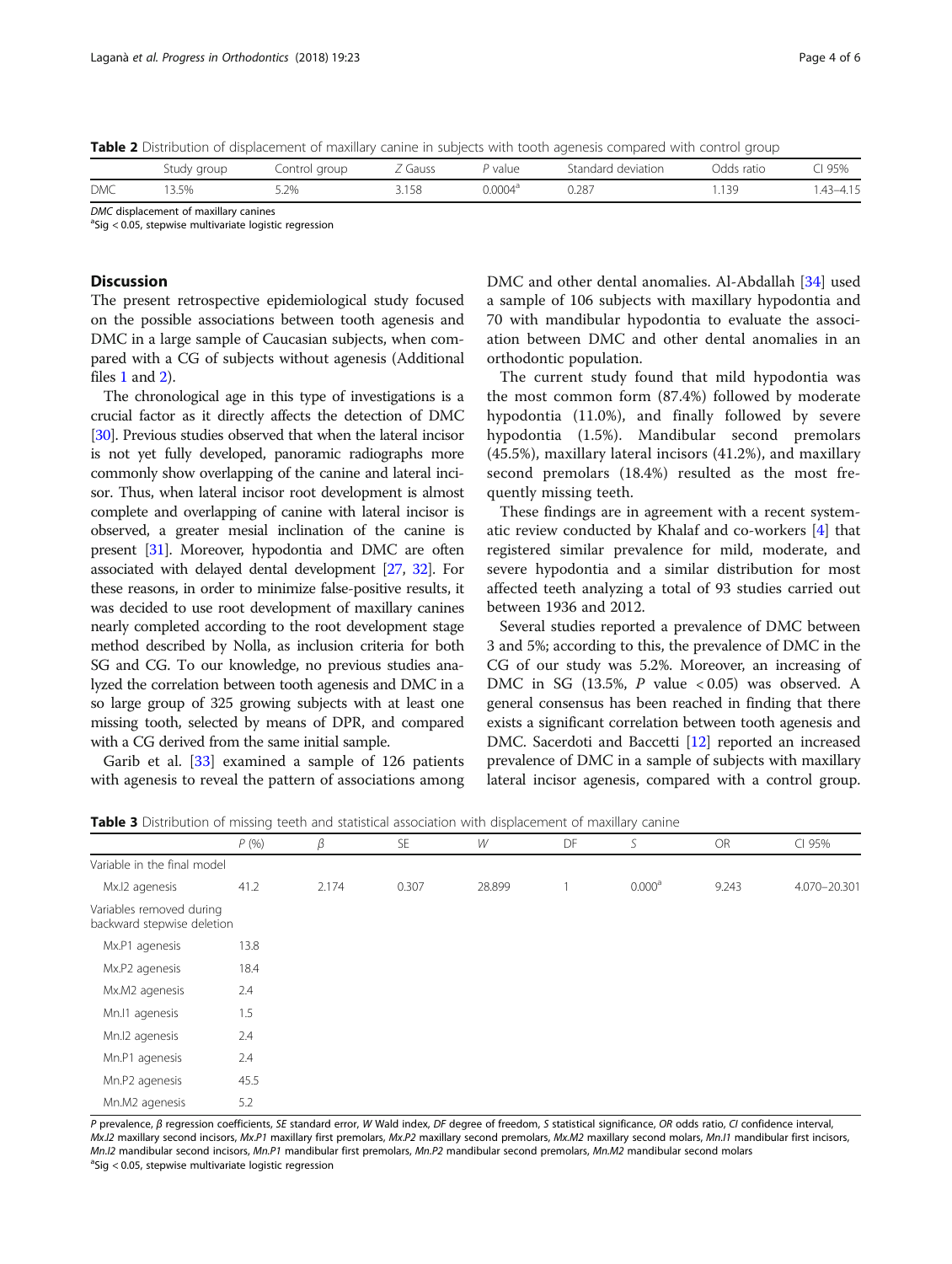<span id="page-4-0"></span>Moreover, Camilleri [[35](#page-5-0)] observed 106 subjects with DMC and stated a strong connection with hypodontia.

The most important findings of this study were about the association between tooth agenesis and DMC: it was statistically attributable only at the lack of maxillary lateral incisors. Stepwise multiple logistic regression by the backwards elimination and the Wald test method dropped from the initial model all variables except for agenesis of maxillary lateral incisors whereas the mandibular second premolar or other types of agenesis did not show any significant association. The presence of a substantial relationship between agenesis of maxillary lateral incisors and DMC could be explained by the guidance theory. If the lateral incisor is absent, the canine will not find the guidance that would enable it to descend along its normal eruption path and move down in a more palatal path until it comes close to the periosteum of the medial aspect of the alveolar process [[36\]](#page-5-0).

According to our results, several studies reported that DMC and agenesis of lateral incisors could be a strong predictor of maxillary canine impaction [[37](#page-5-0)–[39](#page-5-0)]. Jang and coworkers [[24\]](#page-5-0) described similar findings of higher correlation with maxillary lateral incisor agenesis and DMC, enrolling 187 cases of DMC and comparing them with a control group. They also report that the correlation between DMC and agenesis of the mandibular second premolar did not reach statistical significance [[24\]](#page-5-0).

In contrast, Peck et al. [[40\]](#page-5-0) found a strong association of DMC with third molar agenesis and second premolar agenesis, whereas upper lateral incisor agenesis was not significantly interrelated.

Furthermore, Garib et al. [\[41\]](#page-5-0) observed that 21% of the patients with second premolar agenesis had other permanent teeth missing, excluding the third molars, and an increased prevalence of DMC compared with the general population.

Discrepancies among studies may be also due to sample size or selection, regional ethnic population, genetic variability, environmental factors, and different diagnostic evaluating methods of DMC. The same-race contemporary population composed both groups of our study allowing a reliable genetic association evaluation.

The definition based on alpha angle, d distance and displaced sectors [\[28\]](#page-5-0), used in our study, is the most widely applied diagnostic criterion for determining canine displacement. Moreover, the large sample of our study was advantageous in assessing a significant difference about a specific trend of a certain type of agenesis.

# Conclusions

• Significant association between the severity of dental agenesis and prevalence of DMC was not assessed. Mild hypodontia was the most common form

(87.4%) followed by moderate hypodontia (11.0%), and finally followed by severe hypodontia (1.5%). Mandibular second premolars (45.5%), maxillary lateral incisors (41.2%), and maxillary second premolars (18.4%) resulted as the most frequently missing teeth.

- Increasing of DMC (respectively, 13.5% in SG and 5.2% in CG, P value < 0.05) was observed in SG group compared with CG.
- The association between tooth agenesis and DMC was statistically attributable only at the lack of maxillary lateral incisors. Stepwise multiple logistic regressions dropped from the initial model all variables except for agenesis of maxillary lateral incisors whereas the mandibular second premolar or other types of agenesis did not show any significant association.
- The clinician has to be aware that the absence of maxillary lateral incisors may be considered an early diagnostic marker of the development of DMC.

# Additional files

[Additional file 1:](https://doi.org/10.1186/s40510-018-0226-0) Control Group (subjects without agenesis). (PDF 60 kb) [Additional file 2:](https://doi.org/10.1186/s40510-018-0226-0) Study Group (subjects with at least one missing tooth). (PDF 71 kb)

#### Abbreviations

CG: Control group; DMC: Displacement of maxillary canines; DPR: Digital panoramic radiographs; Mn.I1: Mandibular first incisors; Mn.I2: Mandibular second incisors; Mn.M2: Mandibular second molars; Mn.P1: Mandibular first premolars; Mn.P2: Mandibular second premolars; Mx.I2: Maxillary second incisors; Mx.M2: Maxillary second molars; Mx.P1: Maxillary first premolars; Mx.P2: Maxillary second premolars; SG: Study group

#### Availability of data and materials

Data used in our research has been provided in Additional files 1 and 2.

#### Authors' contributions

GL and NV designed the study; acquired, analyzed, and interpreted the data; and were major contributors in writing the manuscript. RL and PC contributed in drafting the manuscript and interpretation of the data and its critical revision. CC and CD performed the statistical analysis of the data. All authors read and approved the final manuscript.

## Ethics approval and consent to participate

The study project was approved by the Ethic Committee at the University of Tor Vergata (protocol number: 24759). A written consent, signed by the parents of all the subjects involved in this study, was recorded.

#### Consent for publication

A written consent, signed by the parents of all the subjects involved in this study, was recorded in order to use the anonymous data for scientific publication purpose.

#### Competing interests

The authors declare that they have no competing interests.

#### Publisher's Note

Springer Nature remains neutral with regard to jurisdictional claims in published maps and institutional affiliations.